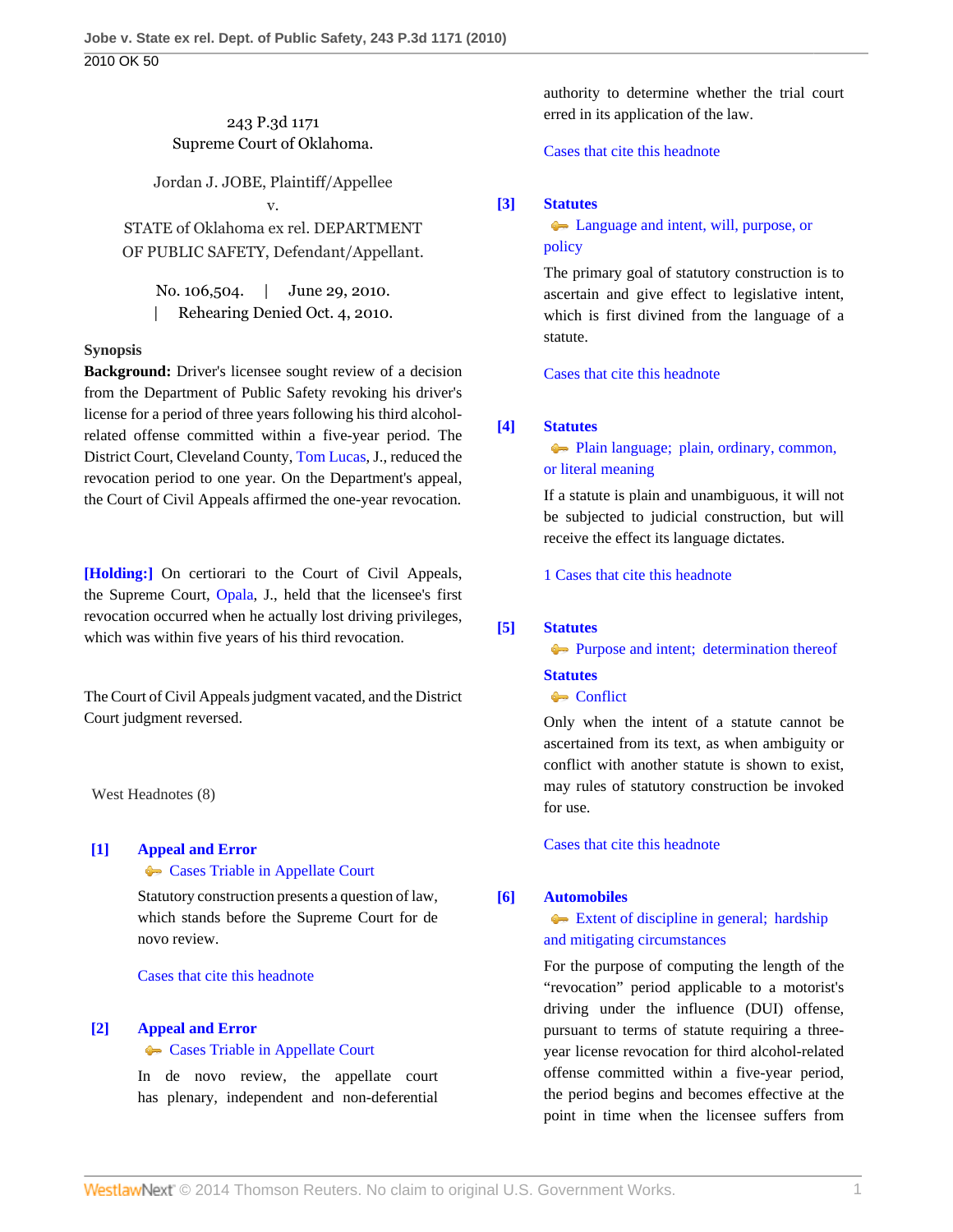the actual loss of driving privilege or from the imposition of restrictions on the licensee's driving privilege during an applicable revocation period. [47 O.S.Supp.2006, § 6–205.1](http://www.westlaw.com/Link/Document/FullText?findType=L&pubNum=1000165&cite=OKSTT47S6-205.1&originatingDoc=I8ec0202583d611dfbe8a8e1700ec828b&refType=LQ&originationContext=document&vr=3.0&rs=cblt1.0&transitionType=DocumentItem&contextData=(sc.Search)).

[Cases that cite this headnote](http://www.westlaw.com/Link/RelatedInformation/DocHeadnoteLink?docGuid=I8ec0202583d611dfbe8a8e1700ec828b&headnoteId=202241664300620130224085632&originationContext=document&vr=3.0&rs=cblt1.0&transitionType=CitingReferences&contextData=(sc.Search))

#### <span id="page-1-1"></span>**[\[7\]](#page-4-1) [Automobiles](http://www.westlaw.com/Browse/Home/KeyNumber/48A/View.html?docGuid=I8ec0202583d611dfbe8a8e1700ec828b&originationContext=document&vr=3.0&rs=cblt1.0&transitionType=DocumentItem&contextData=(sc.Search))**

[Extent of discipline in general; hardship](http://www.westlaw.com/Browse/Home/KeyNumber/48Ak144.5/View.html?docGuid=I8ec0202583d611dfbe8a8e1700ec828b&originationContext=document&vr=3.0&rs=cblt1.0&transitionType=DocumentItem&contextData=(sc.Search)) [and mitigating circumstances](http://www.westlaw.com/Browse/Home/KeyNumber/48Ak144.5/View.html?docGuid=I8ec0202583d611dfbe8a8e1700ec828b&originationContext=document&vr=3.0&rs=cblt1.0&transitionType=DocumentItem&contextData=(sc.Search))

For the purpose of computing the length of the revocation period applicable to a motorist's driving under the influence (DUI) offense, pursuant to terms of statute requiring a threeyear license revocation for third alcohol-related offense committed within a five-year period, if the point in time when a revocation is effective is prolonged either by an administrative or a judicial proceeding, the license is not deemed revoked until the stay expires and the licensee loses the driving privilege under the license or a new driver's license is issued subject to statutory restrictions. [47 O.S.Supp.2006, § 6–205.1](http://www.westlaw.com/Link/Document/FullText?findType=L&pubNum=1000165&cite=OKSTT47S6-205.1&originatingDoc=I8ec0202583d611dfbe8a8e1700ec828b&refType=LQ&originationContext=document&vr=3.0&rs=cblt1.0&transitionType=DocumentItem&contextData=(sc.Search)).

[Cases that cite this headnote](http://www.westlaw.com/Link/RelatedInformation/DocHeadnoteLink?docGuid=I8ec0202583d611dfbe8a8e1700ec828b&headnoteId=202241664300720130224085632&originationContext=document&vr=3.0&rs=cblt1.0&transitionType=CitingReferences&contextData=(sc.Search))

#### <span id="page-1-0"></span>**[\[8\]](#page-4-2) [Automobiles](http://www.westlaw.com/Browse/Home/KeyNumber/48A/View.html?docGuid=I8ec0202583d611dfbe8a8e1700ec828b&originationContext=document&vr=3.0&rs=cblt1.0&transitionType=DocumentItem&contextData=(sc.Search))**

[Extent of discipline in general; hardship](http://www.westlaw.com/Browse/Home/KeyNumber/48Ak144.5/View.html?docGuid=I8ec0202583d611dfbe8a8e1700ec828b&originationContext=document&vr=3.0&rs=cblt1.0&transitionType=DocumentItem&contextData=(sc.Search)) [and mitigating circumstances](http://www.westlaw.com/Browse/Home/KeyNumber/48Ak144.5/View.html?docGuid=I8ec0202583d611dfbe8a8e1700ec828b&originationContext=document&vr=3.0&rs=cblt1.0&transitionType=DocumentItem&contextData=(sc.Search))

Licensee's first alcohol-related license revocation occurred within five years prior to his third revocation, warranting a three-year revocation pursuant to statute requiring such for three alcohol-related offenses committed within a five-year period, even though the first revocation was noticed months before the actual revocation, and more than five-years before the third revocation; the first revocation did not occur until actual loss of driving privileges, which was when licensee agreed to a 180– day revocation and accepted a restricted driver's license. [47 O.S.Supp.2006, § 6–205.1.](http://www.westlaw.com/Link/Document/FullText?findType=L&pubNum=1000165&cite=OKSTT47S6-205.1&originatingDoc=I8ec0202583d611dfbe8a8e1700ec828b&refType=LQ&originationContext=document&vr=3.0&rs=cblt1.0&transitionType=DocumentItem&contextData=(sc.Search))

[Cases that cite this headnote](http://www.westlaw.com/Link/RelatedInformation/DocHeadnoteLink?docGuid=I8ec0202583d611dfbe8a8e1700ec828b&headnoteId=202241664300820130224085632&originationContext=document&vr=3.0&rs=cblt1.0&transitionType=CitingReferences&contextData=(sc.Search))

## **\*1172** ON CERTIORARI TO THE COURT OF CIVIL APPEALS, DIV. 4

¶ 0 The Department of Public Safety revoked the appellee's driver's license for a period of three years pursuant to the mandate of [47 O.S.Supp.2006 § 6–205.1](http://www.westlaw.com/Link/Document/FullText?findType=L&pubNum=1000165&cite=OKSTT47S6-205.1&originatingDoc=I8ec0202583d611dfbe8a8e1700ec828b&refType=LQ&originationContext=document&vr=3.0&rs=cblt1.0&transitionType=DocumentItem&contextData=(sc.Search)) because he was subject to three license revocations within a five-year period. The District Court, Cleveland County, [Tom Lucas,](http://www.westlaw.com/Link/Document/FullText?findType=h&pubNum=176284&cite=0235274901&originatingDoc=I8ec0202583d611dfbe8a8e1700ec828b&refType=RQ&originationContext=document&vr=3.0&rs=cblt1.0&transitionType=DocumentItem&contextData=(sc.Search)) Judge, reduced the revocation period on appeal from three years to one year, determining that the first revocation commenced more than five years before motorist's arrest for the third DUI offense. The Court of Civil Appeals affirmed the oneyear revocation. On certiorari granted upon the Department's petition,

THE COURT OF CIVIL APPEALS' OPINION IS VACATED, THE DISTRICT COURT'S ORDER IS REVERSED AND THE ORDER ENTERED BY THE COMMISSIONER OF THE DEPARTMENT OF PUBLIC SAFETY STANDS REINSTATED.

#### **Attorneys and Law Firms**

A. DeAnn Taylor, Deputy Chief Legal Counsel, Department of Public Safety, Oklahoma City, OK, for Defendant/ Appellant.

<span id="page-1-2"></span>[Wiley L. Williams,](http://www.westlaw.com/Link/Document/FullText?findType=h&pubNum=176284&cite=0137542801&originatingDoc=I8ec0202583d611dfbe8a8e1700ec828b&refType=RQ&originationContext=document&vr=3.0&rs=cblt1.0&transitionType=DocumentItem&contextData=(sc.Search)) Oklahoma City, OK, and [Rick Powell,](http://www.westlaw.com/Link/Document/FullText?findType=h&pubNum=176284&cite=0210940801&originatingDoc=I8ec0202583d611dfbe8a8e1700ec828b&refType=RQ&originationContext=document&vr=3.0&rs=cblt1.0&transitionType=DocumentItem&contextData=(sc.Search)) Foshee and Yaffe, Oklahoma City, OK, for Plaintiff/ Appellee. $<sup>1</sup>$  $<sup>1</sup>$  $<sup>1</sup>$ </sup>

**Opinion**

## [OPALA](http://www.westlaw.com/Link/Document/FullText?findType=h&pubNum=176284&cite=0235676801&originatingDoc=I8ec0202583d611dfbe8a8e1700ec828b&refType=RQ&originationContext=document&vr=3.0&rs=cblt1.0&transitionType=DocumentItem&contextData=(sc.Search)), J.

¶ 1 The dispositive issue on certiorari is whether the Court of Civil Appeals erred when it affirmed the district court's order that reduced a driver's license revocation period from three years to a single year. We answer in the affirmative.

## <span id="page-1-3"></span>**I**

### **THE ANATOMY OF LITIGATION**

¶ 2 The Department of Public Safety (DPS) revoked Jordan J. Jobe's (motorist, licensee or Jobe) driver's license for a **threeyear period** for driving under the influence of alcohol (DUI) following his third alcohol-related offense committed *within* **five years.** Motorist claimed a **one-year** revocation should have been applied because the third DUI arrest occurred *more than* **five years** after the first "revocation commenced" within the meaning of that phrase in 47 O.S.Supp.[2](#page-4-4)006  $\S 6-205.1$ .<sup>2</sup>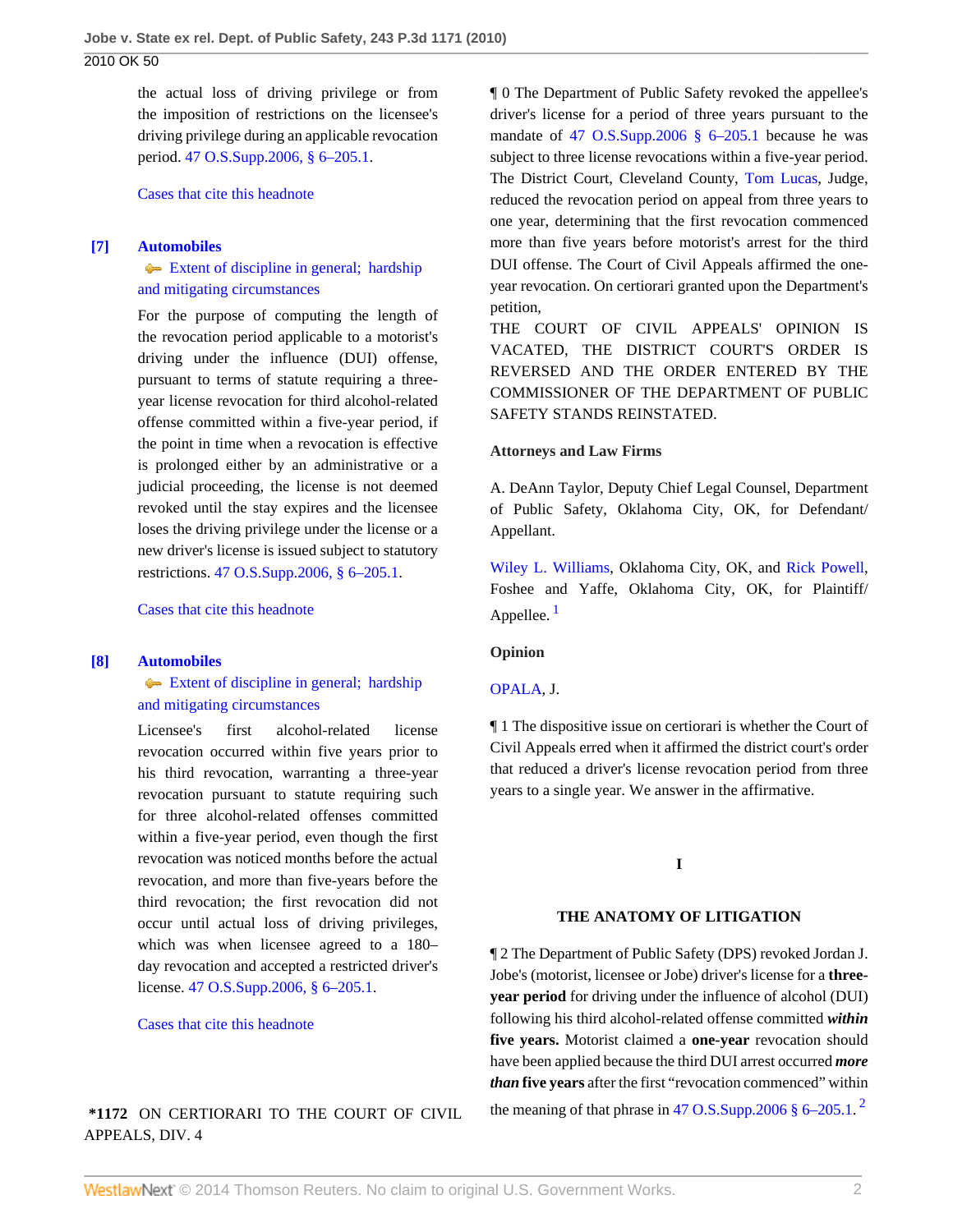**\*1173** ¶ 3 The quoted phrase is central to the controversy before us. We are called upon to ascertain when a revocation takes effect under the terms of  $\S 6-205.1$  for the purpose of computing the length of the revocation period applicable to a motorist's 2007 DUI offense.

¶ 4 The critical facts are undisputed. Motorist's **first DUI arrest took place on July 30, 2002.** He refused to submit to a state chemical test. On July 31, 2002 his driver's license was seized and he was served an officer's affidavit and notice of revocation. The officer's affidavit was usable as a temporary license with full driving privileges.<sup>[3](#page-5-0)</sup> Motorist timely requested an administrative hearing which operated to stay the revocation order.  $4$  He (a) withdrew the request prior to the hearing, (b) agreed to an 180–day revocation beginning October 22, 2002 and (c) accepted from DPS a restricted driver's license.<sup>[5](#page-5-2)</sup> Jobe enjoyed full driving privileges from the date of his arrest through October 21, 2002.

<span id="page-2-2"></span><span id="page-2-1"></span>¶ 5 Motorist's **second DUI arrest** occurred on February 18, 2003. A mandatory one-year revocation of his driving privilege followed effective March 20, 2003. He was issued another restricted driver's license which remained in effect during the entire revocation period.

<span id="page-2-5"></span>¶ 6 The **third DUI arrest** occurred August 30, 2007. When motorist failed the blood alcohol test the next day, <sup>[6](#page-5-3)</sup> his driver's license was seized and he was served an officer's affidavit and notice of revocation.<sup>[7](#page-5-4)</sup> His timely request for an administrative hearing operated to stay DPS's revocation order. [8](#page-5-5) Following **\*1174** the hearing on November 9, 2007, DPS sustained the three-year revocation of Jobe's driving privilege and ordered that **revocation take effect December 10, 2007.** [9](#page-6-0)

<span id="page-2-6"></span>¶ 7 Motorist brought an appeal to the district court **only from that portion** of the November 9 order which revoked his driving privilege for a period of three years.  $\frac{10}{10}$  $\frac{10}{10}$  $\frac{10}{10}$  He argued the three-year revocation would apply only if the **2002 revocation commenced within five years** of his 2007 DUI arrest. According to motorist, the one-year revocation applies in this case because his first license revocation occurred on **July 31, 2002, more than five years before his third arrest on August 30, 2007.** In support of his position motorist relies on (1) the seizure of his driver's license on **July 31, 2002,** (2) the revocation notice in the arresting officer's affidavit and (3) the issuance of a temporary driver's license on that date. DPS

argued the license **revocation in question did not commence until October 22, 2002,** the date when the restrictions on his driving privilege first took effect.

¶ 8 The trial court agreed the revocation period should be reduced to one year. According to its decision, a revocation "commences" either at the time of arrest or no later than thirty days after the "notice of revocation" is served on licensee. The trial court found that DPS records incorrectly show October 22, 2002 as the commencement date of the first revocation. The trial court changed the date for the beginning of the third revocation period from December 10, 2007 to September 30, 2007 (*i.e.,* thirty days from the date motorist was served notice of revocation following his third arrest on August 30, 2007).

<span id="page-2-0"></span>¶ 9 DPS brought an appeal from the trial court's order. It claimed the trial court erred in finding (a) that it had jurisdiction to determine the commencement date of the first revocation and in finding (b) that revocation commences either at time the arresting officer serves the motorist notice of revocation or, at the latest, 30 days thereafter. DPS further argued that the manner in which the trial court construed relevant statutes operates to render them constitutionally infirm.

## *The Court of Civil Appeals' Opinion And The Parties' Arguments on Certiorari*

<span id="page-2-4"></span><span id="page-2-3"></span>¶ 10 The Court of Civil Appeals (COCA) (a) affirmed the trial court's reduction of the revocation period from three years to a single year, but (b) vacated that part of its order which determined the commencement date of the 2002 revocation. According to COCA, Jobe's first DUIrelated revocation commenced July 31, 2002, the date he was required to surrender his driver's license, which occurred **more than five years before** the arrest date that brought about the 2007 revocation. COCA held the trial court had jurisdiction to hear motorist's appeal from the 2007 revocation and found unpersuasive DPS's argument that the trial court's construction of the relevant statutes renders them constitutionally infirm.

<span id="page-2-7"></span>¶ 11 DPS claims COCA has misinterpreted the law by erroneously determining that a license revocation commences when a person is required to surrender his driver's license, even though the actual termination effect may be stayed during the appeal process. DPS urges that in this case the critical period would be calculated **from October 22, 2002**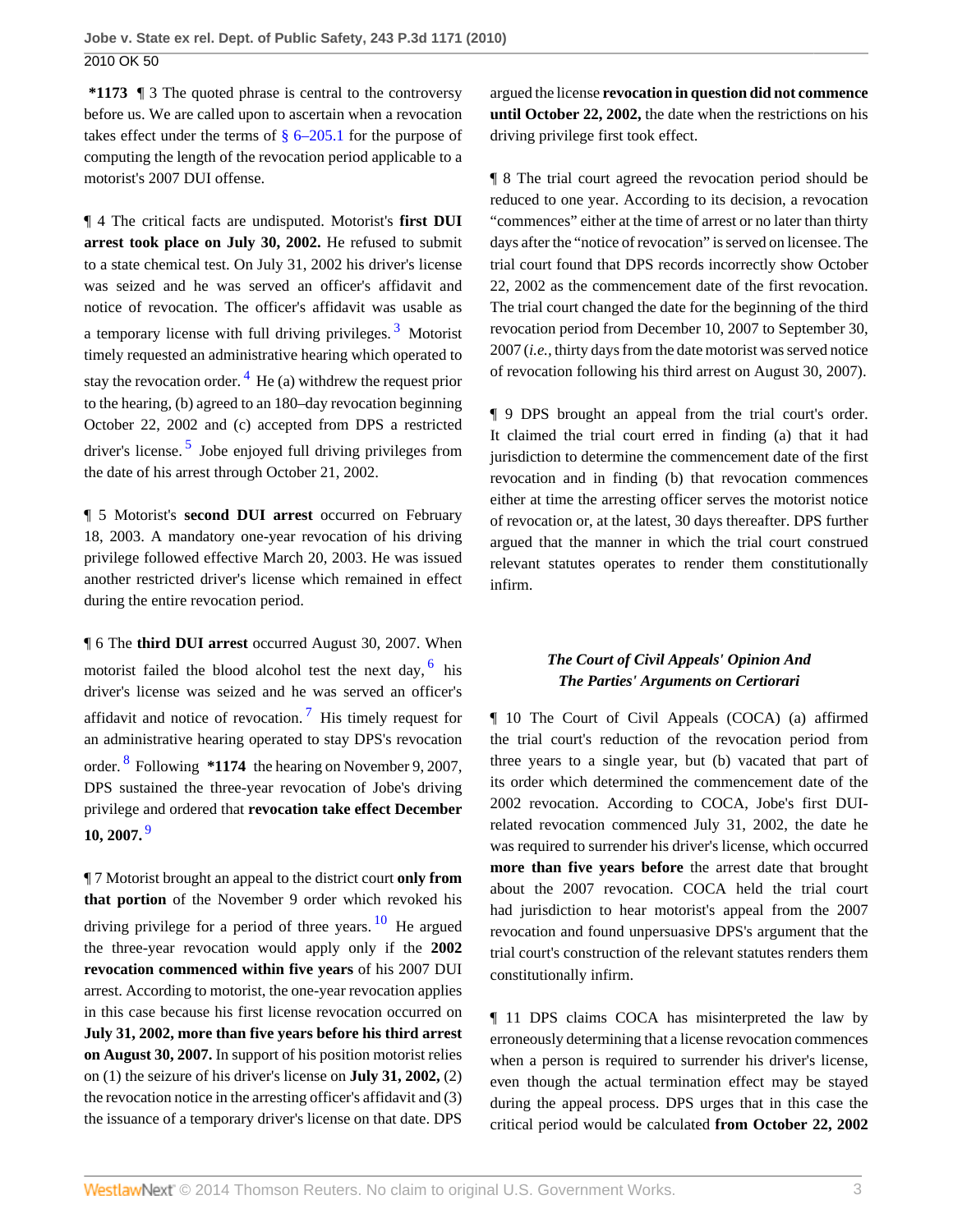(the date when Jobe's driving privileges became restricted) **to August 30, 2007** (the arrest date preceding his third revocation). **\*1175** The three-year revocation period would hence apply because the first (2002) revocation took effect **within five years** of the third (2007) arrest.

### **II**

#### **STANDARD OF REVIEW**

¶ 12 The dispositive issue on certiorari presents a question of statutory construction: when does a driver's license revocation take effect (*i.e.* "commence") within the meaning of [47](http://www.westlaw.com/Link/Document/FullText?findType=L&pubNum=1000165&cite=OKSTT47S6-205.1&originatingDoc=I8ec0202583d611dfbe8a8e1700ec828b&refType=LQ&originationContext=document&vr=3.0&rs=cblt1.0&transitionType=DocumentItem&contextData=(sc.Search)) [O.S.Supp.2006 § 6–205.1\(A\)\(2\)\(a\) and \(3\)\(a\)](http://www.westlaw.com/Link/Document/FullText?findType=L&pubNum=1000165&cite=OKSTT47S6-205.1&originatingDoc=I8ec0202583d611dfbe8a8e1700ec828b&refType=LQ&originationContext=document&vr=3.0&rs=cblt1.0&transitionType=DocumentItem&contextData=(sc.Search))  $^{11}$  $^{11}$  $^{11}$  (the statute in effect at the time of the 2007 revocation) for the purpose of ascertaining the length of the revocation period imposable for multiple DUI-related offenses occurring within a five-year period.

<span id="page-3-9"></span><span id="page-3-7"></span><span id="page-3-6"></span><span id="page-3-4"></span><span id="page-3-3"></span><span id="page-3-2"></span><span id="page-3-1"></span><span id="page-3-0"></span>**[\[1\]](#page-0-0) [\[2\]](#page-0-1) [\[3\]](#page-0-2) [\[4\]](#page-0-3) [\[5\]](#page-0-4) [13 Statutory construction prese** a question of law [12](#page-6-3) which stands before us for *de novo* review. <sup>[13](#page-6-4)</sup> In that review we have plenary, independent and non-deferential authority to determine whether the trial court erred in its application of the law.  $14$  The primary goal of statutory construction is to ascertain and give effect to legislative intent.  $15$  That intent is first divined from the language of a statute.  $\frac{16}{16}$  $\frac{16}{16}$  $\frac{16}{16}$  If a statute is plain and unambiguous, it will not be subjected to judicial construction, but will receive the effect its language dictates.  $17$  Only when the intent cannot be ascertained from a statute's text, as when ambiguity or conflict (with other statutes) is shown to exist, may rules of statutory construction be invoked for use.  $18$ 

#### <span id="page-3-10"></span>**III**

# **THE REVOCATION PERIOD OF A DRIVER'S LICENSE BEGINS (***i.e.* **COMMENCES) PURSUANT TO THE TERMS OF [47 O.S.SUPP.2006 § 6–205.1](http://www.westlaw.com/Link/Document/FullText?findType=L&pubNum=1000165&cite=OKSTT47S6-205.1&originatingDoc=I8ec0202583d611dfbe8a8e1700ec828b&refType=LQ&originationContext=document&vr=3.0&rs=cblt1.0&transitionType=DocumentItem&contextData=(sc.Search)) WHEN ADMINISTRATIVE ACTS OCCUR WHICH IMPOSE ACTUAL LOSS OF (OR RESTRICTIONS ON) THE LICENSEE'S DRIVING PRIVILEGE**

#### **A.**

<span id="page-3-13"></span>*The Statutory Scheme Governing Motorist's 2007 Driver's License Revocation*

¶ 14 When a valid driver's license has been surrendered or seized for an alcohol-related offense under the implied consent laws, the arresting officer is required to issue to the arrestee a dated receipt which serves as a temporary driver's license. 47 O.S.Supp.2005  $\S$  754.<sup>[19](#page-6-10)</sup> The receipt operates as a temporary driver's license for a period of 30 days and constitutes DPS's "**notice of revocation of driving privilege ... effective in thirty (30) days.**" [20](#page-6-11) If an arrestee's blood alcohol content is over the legal limit or if he (or she) **\*1176** refuses to submit to a breath or blood alcohol test, DPS is required to revoke the driver's license for a period provided by the terms of  $\S$  6–205.1.<sup>[21](#page-6-12)</sup>

<span id="page-3-16"></span><span id="page-3-15"></span><span id="page-3-14"></span><span id="page-3-5"></span>¶ 15 According to the pertinent terms of [47 O.S.Supp.2006](http://www.westlaw.com/Link/Document/FullText?findType=L&pubNum=1000165&cite=OKSTT47S6-205.1&originatingDoc=I8ec0202583d611dfbe8a8e1700ec828b&refType=LQ&originationContext=document&vr=3.0&rs=cblt1.0&transitionType=DocumentItem&contextData=(sc.Search)) § 6–205.1**(**[A\)\(2\) and \(3\)](http://www.westlaw.com/Link/Document/FullText?findType=L&pubNum=1000165&cite=OKSTT47S6-205.1&originatingDoc=I8ec0202583d611dfbe8a8e1700ec828b&refType=LQ&originationContext=document&vr=3.0&rs=cblt1.0&transitionType=DocumentItem&contextData=(sc.Search))**,** the statute in effect at the time of the critical 2007 arrest, [22](#page-6-13) a revocation shall be **for a period of one year** if *within* **five years** preceding the date of arrest **a "prior revocation commenced**" or for a **period of three years** if, within a five-year period, "**two or more prior revocations commenced.**"

<span id="page-3-8"></span>¶ 16 The Legislature defines "**revocation of driving privilege**" as "[t]he termination by formal action of the Department of a **person's privilege to operate a motor vehicle on the public highways.** Such action **shall include** the requirement of the [licensee's] surrender to the Department of said person's driver license." [47 O.S.2001 § 1–](http://www.westlaw.com/Link/Document/FullText?findType=L&pubNum=1000165&cite=OKSTT47S1-155&originatingDoc=I8ec0202583d611dfbe8a8e1700ec828b&refType=LQ&originationContext=document&vr=3.0&rs=cblt1.0&transitionType=DocumentItem&contextData=(sc.Search)) [155](http://www.westlaw.com/Link/Document/FullText?findType=L&pubNum=1000165&cite=OKSTT47S1-155&originatingDoc=I8ec0202583d611dfbe8a8e1700ec828b&refType=LQ&originationContext=document&vr=3.0&rs=cblt1.0&transitionType=DocumentItem&contextData=(sc.Search)) (emphasis added).

<span id="page-3-17"></span><span id="page-3-12"></span><span id="page-3-11"></span>¶ 17 A timely written request for an administrative hearing will operate to stay the DPS revocation order until disposition is effected.  $23$  The revocation order may be stayed or superseded on appeal to the district court by the licensee's posting of a bond. 47 O.S.Supp.2006  $\S$  6–211(K). Prior to the administrative hearing, DPS may modify its revocation order in hardship cases by imposing certain restrictions on the driving privilege. [47 O.S.Supp.2005 § 754.1.](http://www.westlaw.com/Link/Document/FullText?findType=L&pubNum=1000165&cite=OKSTT47S754.1&originatingDoc=I8ec0202583d611dfbe8a8e1700ec828b&refType=LQ&originationContext=document&vr=3.0&rs=cblt1.0&transitionType=DocumentItem&contextData=(sc.Search))

**B.**

*The Point in Time When Motorist's Driving Privilege Is Legally Lost or Restricted Is the Point*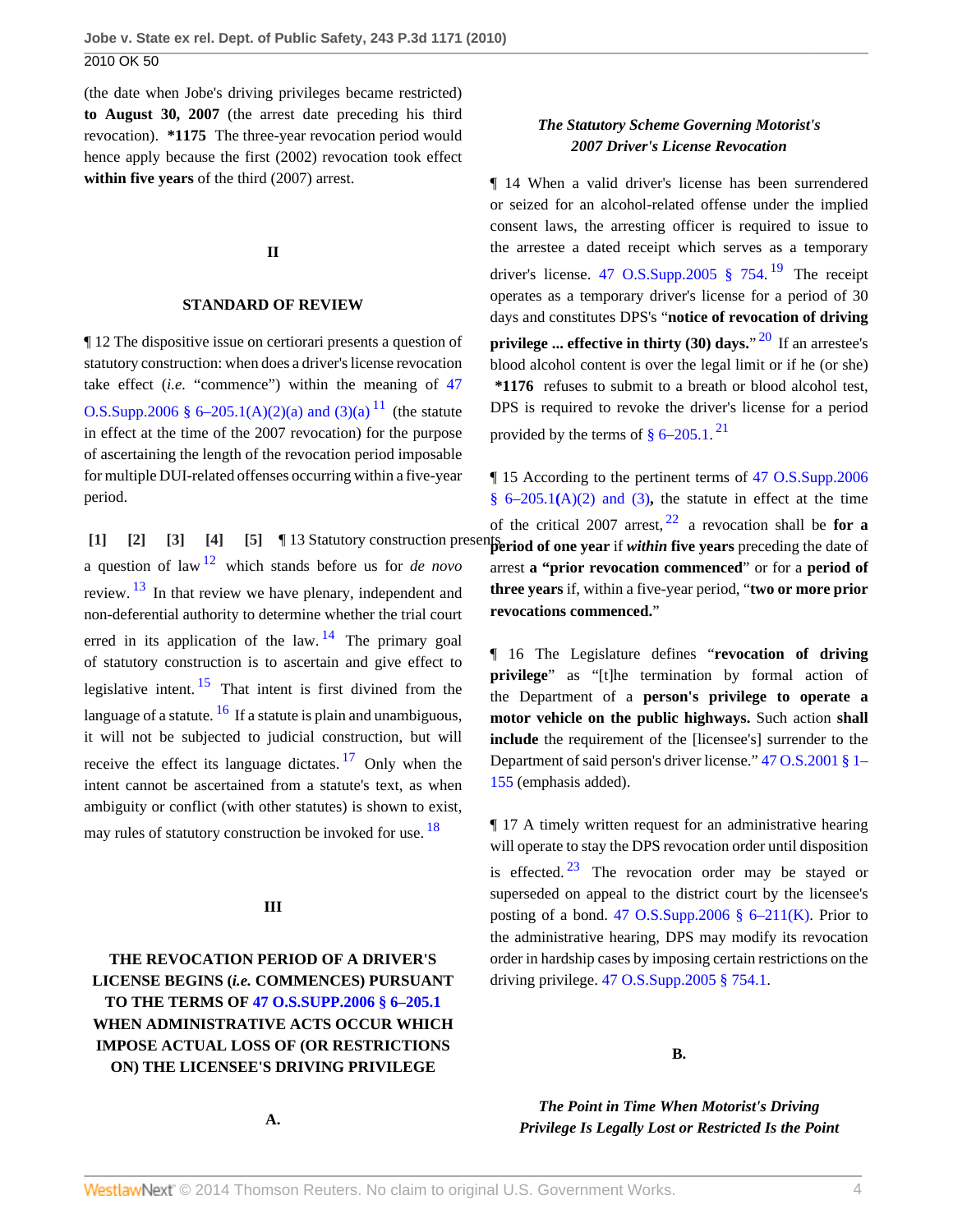## *When A License Revocation Becomes Effective Pursuant to the terms of [47 O.S.Supp.2006 § 6–205.1](http://www.westlaw.com/Link/Document/FullText?findType=L&pubNum=1000165&cite=OKSTT47S6-205.1&originatingDoc=I8ec0202583d611dfbe8a8e1700ec828b&refType=LQ&originationContext=document&vr=3.0&rs=cblt1.0&transitionType=DocumentItem&contextData=(sc.Search))*

<span id="page-4-0"></span>**[\[6\]](#page-0-5)** ¶ 18 Based on our review of the statutory scheme that governs drivers' license revocations in implied consent cases, we conclude that the Legislature intended the revocation period to **begin and become effective** at the point in time when the licensee begins to suffer the **actual loss of driving privilege or from the imposition of restrictions on the driving privilege** during the applicable revocation period. **Administrative acts** by which a licensee is **arrested** for DUI, **given notice** of the revocation's effective date and is **issued** a temporary driver's license upon the **seizure** or **surrender** of a valid driver's license **are but preliminary steps** to the actual loss of a licensee's unrestricted permission to drive a motor vehicle on the public highways. These mark points in time that stand anterior to the actual loss of driving privilege. They cannot be counted for the purpose of determining the beginning date of one's prior revocation pursuant to [47](http://www.westlaw.com/Link/Document/FullText?findType=L&pubNum=1000165&cite=OKSTT47S6-205.1&originatingDoc=I8ec0202583d611dfbe8a8e1700ec828b&refType=LQ&originationContext=document&vr=3.0&rs=cblt1.0&transitionType=DocumentItem&contextData=(sc.Search)) [O.S.Supp.2006 § 6–205.1](http://www.westlaw.com/Link/Document/FullText?findType=L&pubNum=1000165&cite=OKSTT47S6-205.1&originatingDoc=I8ec0202583d611dfbe8a8e1700ec828b&refType=LQ&originationContext=document&vr=3.0&rs=cblt1.0&transitionType=DocumentItem&contextData=(sc.Search)).

<span id="page-4-1"></span>**[\[7\]](#page-1-1)** ¶ 19 If either an administrative or a judicial proceeding should prolong the point in time when a revocation becomes effective, the license is not deemed revoked until the effected stay expires and the licensee loses the driving privilege under the affected license or a new driver's license is issued that is burdened by statutory restrictions during the revocation period.

<span id="page-4-2"></span>**[\[8\]](#page-1-0)** ¶ 20 For the purpose of determining the effective date of the motorist's 2002 DUI revocation, we can count only the time during which the licensee suffers from the loss of or the imposition of restrictions on his driving privilege. DPS's July 31, 2002 notice of revocation was to be effective in 30 days. By motorist's timely request for an administrative hearing a stay stood interposed by operation of law to suspend the effectiveness of the statutory 180–day revocation period. Motorist's revocation thus became effective on October 22, 2002 by his own act of **withdrawing** the hearing request, together with the **agreement** to a 180–day revocation beginning October 22, 2002 as well as by **acceptance** of a restricted driver's license on that date. Because the first

revocation became **\*1177** effective October 22, 2002 and the arrest for the third revocation occurred on August 30, 2007, **the latter revocation took place within the statutory five-year period authorized by law for imposition by DPS of a three-year revocation pursuant to the terms of** [47](http://www.westlaw.com/Link/Document/FullText?findType=L&pubNum=1000165&cite=OKSTT47S6-205.1&originatingDoc=I8ec0202583d611dfbe8a8e1700ec828b&refType=LQ&originationContext=document&vr=3.0&rs=cblt1.0&transitionType=DocumentItem&contextData=(sc.Search)) [O.S.Supp.2006 § 6–205.1](http://www.westlaw.com/Link/Document/FullText?findType=L&pubNum=1000165&cite=OKSTT47S6-205.1&originatingDoc=I8ec0202583d611dfbe8a8e1700ec828b&refType=LQ&originationContext=document&vr=3.0&rs=cblt1.0&transitionType=DocumentItem&contextData=(sc.Search))

## **IV**

### **SUMMARY**

¶ 21 A revocation period, pursuant to the terms of [47](http://www.westlaw.com/Link/Document/FullText?findType=L&pubNum=1000165&cite=OKSTT47S6-205.1&originatingDoc=I8ec0202583d611dfbe8a8e1700ec828b&refType=LQ&originationContext=document&vr=3.0&rs=cblt1.0&transitionType=DocumentItem&contextData=(sc.Search)) [O.S.Supp.2006 § 6–205.1](http://www.westlaw.com/Link/Document/FullText?findType=L&pubNum=1000165&cite=OKSTT47S6-205.1&originatingDoc=I8ec0202583d611dfbe8a8e1700ec828b&refType=LQ&originationContext=document&vr=3.0&rs=cblt1.0&transitionType=DocumentItem&contextData=(sc.Search)), begins and becomes effective at the point in time when the licensee suffers from the actual loss of driving privilege or from the imposition of restrictions on the licensee's driving privilege during an applicable revocation period. If the point in time when a revocation is effective is prolonged either by an administrative or a judicial proceeding, the license is not deemed revoked until the stay expires and the licensee loses the driving privilege under the license or a new driver's license is issued subject to statutory restrictions.

¶ 22 Because motorist's first DUI revocation became effective October 22, 2002 and the arrest date preceding his third DUI revocation took place August 30, 2007, the latter date occurred within the statutory five-year period for authorized imposition of a three-year revocation pursuant to the terms of [47 O.S.Supp.2006 § 6–205.1.](http://www.westlaw.com/Link/Document/FullText?findType=L&pubNum=1000165&cite=OKSTT47S6-205.1&originatingDoc=I8ec0202583d611dfbe8a8e1700ec828b&refType=LQ&originationContext=document&vr=3.0&rs=cblt1.0&transitionType=DocumentItem&contextData=(sc.Search))

¶ 23 The Court of Civil Appeals' opinion is vacated, the district court's order is reversed and the order entered by the Commissioner of the Department of Public Safety stands reinstated.

#### ¶ 24 ALL JUSTICES CONCUR.

#### **Parallel Citations**

2010 OK 50

#### Footnotes

- <span id="page-4-3"></span>[1](#page-1-2) Identified herein are only those counsel for the parties who have entered an appearance in this cause (as required by [Okla.Sup.Ct.R.](http://www.westlaw.com/Link/Document/FullText?findType=L&pubNum=1000786&cite=OKSTSCTR1.5&originatingDoc=I8ec0202583d611dfbe8a8e1700ec828b&refType=LQ&originationContext=document&vr=3.0&rs=cblt1.0&transitionType=DocumentItem&contextData=(sc.Search)) [1.5\(a\)](http://www.westlaw.com/Link/Document/FullText?findType=L&pubNum=1000786&cite=OKSTSCTR1.5&originatingDoc=I8ec0202583d611dfbe8a8e1700ec828b&refType=LQ&originationContext=document&vr=3.0&rs=cblt1.0&transitionType=DocumentItem&contextData=(sc.Search)), [12](http://www.westlaw.com/Link/Document/FullText?findType=L&pubNum=1000786&cite=OKSTSCTR1.12&originatingDoc=I8ec0202583d611dfbe8a8e1700ec828b&refType=LQ&originationContext=document&vr=3.0&rs=cblt1.0&transitionType=DocumentItem&contextData=(sc.Search)) O.S.2001, Ch. 15, App.1) and whose names appear on the certiorari briefs.
- <span id="page-4-4"></span>[2](#page-1-3) The pertinent terms of the statute in effect at the time of Jobe's third DUI arrest, [47 O.S.Supp.2006 § 6–205.1\(A\)\(1–3\),](http://www.westlaw.com/Link/Document/FullText?findType=L&pubNum=1000165&cite=OKSTT47S6-205.1&originatingDoc=I8ec0202583d611dfbe8a8e1700ec828b&refType=LQ&originationContext=document&vr=3.0&rs=cblt1.0&transitionType=DocumentItem&contextData=(sc.Search)) provided for three revocation periods.: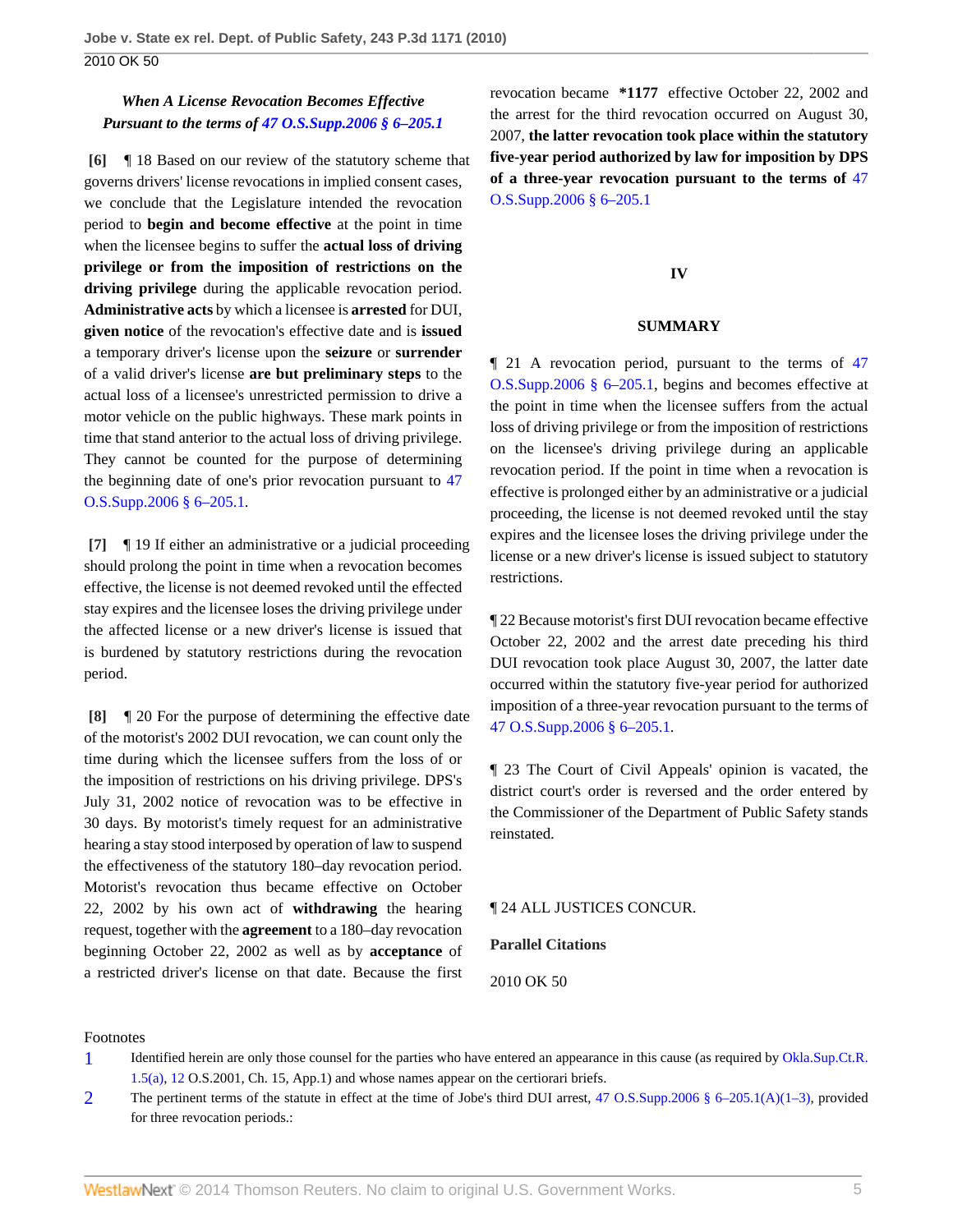2010 OK 50

A. **The driving privilege of a person** who is convicted of any offense as provided in paragraph 2 or 6 of subsection A of Section 6–205 of this title, or a person who has refused to submit to a test or tests as provided in Section 753 of this title, or a person whose alcohol concentration is subject to the provisions of Section 754 of this title, **shall be revoked or denied by the Department of Public Safety for the following period, as applicable:**

1. The **first license revocation** pursuant to paragraph 2 of subsection A of Section 6–205 of this title or to Section 753 or 754 of this title shall be for one hundred eighty **(180) days,** which may be modified; provided, any modification under this paragraph shall apply to Class D motor vehicles only;

2. A revocation pursuant to paragraph 2 of subsection A of Section 6–205 of this title, or to Section 753 or 754 of this title shall be for a period of **one (1) year** if **within five (5) years** preceding the date of arrest relating thereto, as shown by the records of the Department:

a. a **prior revocation commenced** pursuant to paragraph 2 or 6 of subsection A of Section 6–205 of this title, or to Section 753 or 754 of this title. Such period shall not be modified, or

\* \* \*

3. A revocation pursuant to paragraph 2 of subsection A of Section 6–205 of this title, or to Section 753 or 754 of this title **shall be for a period of three (3) years if within five (5) years preceding the date of arrest** relating thereto, as shown by the records of the Department:

a. **two or more prior revocations commenced pursuant to** paragraph 2 or 6 of subsection A of Section 6–205 of this title, or to **Section 753 or 754 of this title.** Such period shall not be modified, or

(emphasis supplied)

- <span id="page-5-0"></span>[3](#page-2-0) The text of [47 O.S.2001 § 754\(A–C\)](http://www.westlaw.com/Link/Document/FullText?findType=L&pubNum=1000165&cite=OKSTT47S754&originatingDoc=I8ec0202583d611dfbe8a8e1700ec828b&refType=LQ&originationContext=document&vr=3.0&rs=cblt1.0&transitionType=DocumentItem&contextData=(sc.Search)) (the statute in effect at the time of the 2002 revocation) is identical to [47 O.S.Supp.2005 §](http://www.westlaw.com/Link/Document/FullText?findType=L&pubNum=1000165&cite=OKSTT47S754&originatingDoc=I8ec0202583d611dfbe8a8e1700ec828b&refType=LQ&originationContext=document&vr=3.0&rs=cblt1.0&transitionType=DocumentItem&contextData=(sc.Search)) [754\(A–C\)](http://www.westlaw.com/Link/Document/FullText?findType=L&pubNum=1000165&cite=OKSTT47S754&originatingDoc=I8ec0202583d611dfbe8a8e1700ec828b&refType=LQ&originationContext=document&vr=3.0&rs=cblt1.0&transitionType=DocumentItem&contextData=(sc.Search)), *infra* note 7.
- <span id="page-5-1"></span>[4](#page-2-1) The text of [47 O.S.2001 § 754\(D\)](http://www.westlaw.com/Link/Document/FullText?findType=L&pubNum=1000165&cite=OKSTT47S754&originatingDoc=I8ec0202583d611dfbe8a8e1700ec828b&refType=LQ&originationContext=document&vr=3.0&rs=cblt1.0&transitionType=DocumentItem&contextData=(sc.Search)) (the statute in effect at the time of the 2002 revocation) is substantially identical to [47 O.S.Supp.2005](http://www.westlaw.com/Link/Document/FullText?findType=L&pubNum=1000165&cite=OKSTT47S754&originatingDoc=I8ec0202583d611dfbe8a8e1700ec828b&refType=LQ&originationContext=document&vr=3.0&rs=cblt1.0&transitionType=DocumentItem&contextData=(sc.Search)) [§ 754\(D\),](http://www.westlaw.com/Link/Document/FullText?findType=L&pubNum=1000165&cite=OKSTT47S754&originatingDoc=I8ec0202583d611dfbe8a8e1700ec828b&refType=LQ&originationContext=document&vr=3.0&rs=cblt1.0&transitionType=DocumentItem&contextData=(sc.Search)) *infra* note 8.
- <span id="page-5-2"></span>[5](#page-2-2) Jobe's driving privileges were restricted in accordance with the terms of [47 O.S.2001 § 754.1](http://www.westlaw.com/Link/Document/FullText?findType=L&pubNum=1000165&cite=OKSTT47S754.1&originatingDoc=I8ec0202583d611dfbe8a8e1700ec828b&refType=LQ&originationContext=document&vr=3.0&rs=cblt1.0&transitionType=DocumentItem&contextData=(sc.Search)), the statute then in effect.
- <span id="page-5-3"></span>[6](#page-2-3) Licensee's arrest occurred shortly before midnight on August 30, 2007. He failed the blood alcohol test early the next morning, at which time his license was seized and he was given notice of his license revocation.

#### <span id="page-5-4"></span>[7](#page-2-4) The pertinent terms of [47 O.S.Supp.2005 § 754\(A–C\)](http://www.westlaw.com/Link/Document/FullText?findType=L&pubNum=1000165&cite=OKSTT47S754&originatingDoc=I8ec0202583d611dfbe8a8e1700ec828b&refType=LQ&originationContext=document&vr=3.0&rs=cblt1.0&transitionType=DocumentItem&contextData=(sc.Search)) provide:

A. Any arrested person who has refused to submit to a breath or blood test shall immediately surrender his or her driver license, permit or other evidence of driving privilege to the arresting law enforcement officer.

B. If the evidence of driving privilege surrendered to or seized by the officer **has not expired and otherwise appears valid,** the officer shall **issue to the arrested person a dated receipt for that driver license,** permit or other evidence of driving privilege on a form prescribed by the Department of Public Safety. This receipt shall be recognized as a driver license and **shall authorize the arrested person to operate a motor vehicle for a period not to exceed thirty (30) days.** The receipt form shall contain and constitute a **notice of revocation** of driving privilege by the Department **effective in thirty (30) days.** The evidence of driving privilege and a copy of the receipt form issued to the arrested person shall be attached to the sworn report of the officer and shall be submitted by mail or in person to the Department within seventy-two (72) hours of the issuance of the receipt. The failure of the officer to timely file this report shall not affect the authority of the Department to revoke the driving privilege of the arrested person.

C. Upon receipt of a written blood or breath test report reflecting that the arrested person, if under twenty-one (21) years of age, had any measurable quantity of alcohol in the person's blood or breath, or, if the arrested person is twenty-one (21) years of age or older, a blood or breath alcohol concentration of eight-hundredths (0.08) or more, accompanied by a sworn report from a law enforcement officer that the officer had reasonable grounds to believe the arrested person had been operating or was in actual physical control of a motor vehicle while under the influence of alcohol as prohibited by law, **the Department shall revoke or deny the driving privilege of the arrested person for a period as provided by [Section 6–205.1](http://www.westlaw.com/Link/Document/FullText?findType=L&pubNum=1000165&cite=OKSTT47S6-205.1&originatingDoc=I8ec0202583d611dfbe8a8e1700ec828b&refType=LQ&originationContext=document&vr=3.0&rs=cblt1.0&transitionType=DocumentItem&contextData=(sc.Search))** of this title. Revocation or denial of the driving privilege of the arrested person **shall become effective thirty (30) days** after the arrested person is given written notice thereof by the officer as provided in this section or by the Department as provided in Section 2–116 of this title. (emphasis added)

### <span id="page-5-5"></span>[8](#page-2-5) The terms of [Title 47 O.S. Supp.2005 § 754\(D\)](http://www.westlaw.com/Link/Document/FullText?findType=L&pubNum=1000165&cite=OKSTT47S754&originatingDoc=I8ec0202583d611dfbe8a8e1700ec828b&refType=LQ&originationContext=document&vr=3.0&rs=cblt1.0&transitionType=DocumentItem&contextData=(sc.Search)) provide in relevant part:

Upon the **written request** of a person whose driving privilege has been revoked or denied by notice given in accordance with this section or Section 2–116 of this title, the Department shall grant the person an opportunity to be heard if the request is received by the Department **within fifteen (15) days** after the notice.... A timely request shall **stay the order of the Department until the disposition of the hearing** unless the person is under cancellation, denial, suspension or revocation for some other